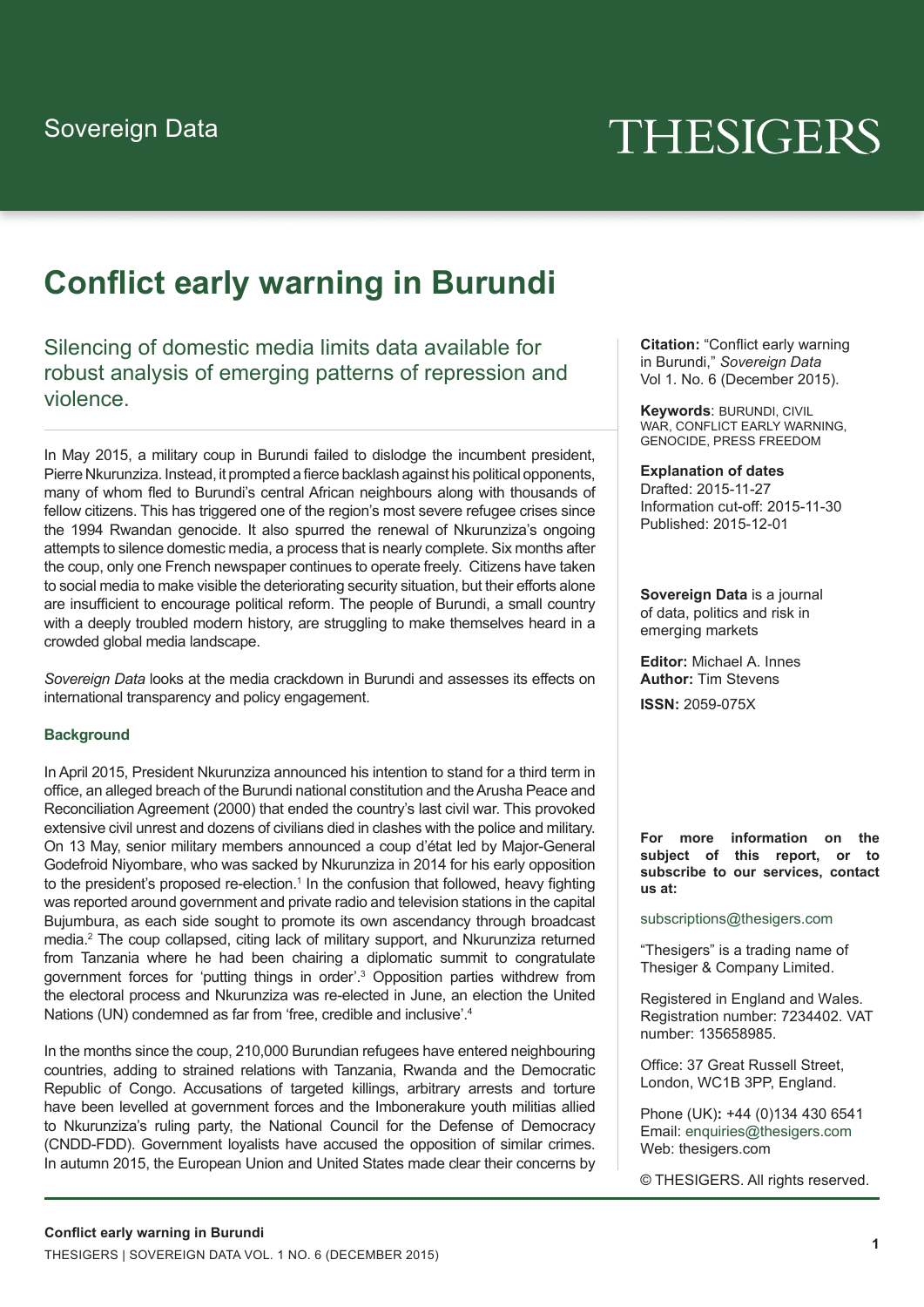More than 30 per cent of Burundians have mobile internet access and reports suggest that for at least one in three the internet is their primary news source.

imposing smart sanctions on two government officials and two coup plotters, including Niyombare.5 Burundi responded by accusing the US government of defamation and claimed a conspiracy spearheaded by US Ambassador to the UN Samantha Power,<sup>6</sup> a move consistent with Nkurunziza's rejection of outside assistance as 'neocolonial'.7 The UN has admitted it is 'poorly positioned' to prevent a slide into mass killing, as government officials deploy language familiar to that used in the build-up to the 1994 Rwandan genocide.<sup>8</sup> Then, as now, ethnic Tutsis claim to be the targets of a Hutu regime, even though the latest troubles began as a political showdown between Nkurunziza and Niyombare, erstwhile Hutu allies.<sup>9</sup>

# **Media crackdown**

Prior to the coup, as protests grew over Nkurunziza's potential re-election, the president attempted to cut off public access to social media and closed down African Public Radio (RPA), the main independent radio station in Burundi and 'voice of the voiceless'.<sup>10</sup> Nkurunziza ordered the national telecommunications regulator, ARCT Burundi, to compel telecoms operators to block mobile phone access to online messaging services including Facebook, WhatsApp and Twitter. The government claimed these were used to organise public protests and spread dissent. International digital rights groups petitioned the UN to condemn this 'network interference' as it breached Article 19 of the UN Universal Declaration of Human Rights, which protects freedom of opinion and expression.<sup>11</sup> NGOs have continued to document human rights abuses against journalists and activists reporting on the actions of security forces ignored by statecontrolled media like *Télévision Nationale*. 12 Private radio stations remain closed, allegedly to protect evidence for a judicial investigation into their targeting during the coup attempt, an enquiry that has yet to report.<sup>13</sup>

Most formal media platforms are suspended, but attempts to suppress social media have been only partly successful. More than 30 per cent of Burundians have mobile internet access and reports suggest that for at least one in three the internet is their primary news source.14 Banned news providers like RPA have turned to social media applications to distribute news segments, and 'citizen journalists' have received assistance from third-party applications that allow people to distribute news and opinion from across Burundi.<sup>15</sup> While the online media are notoriously unreliable, offering many opportunities for disinformation and propaganda, they now provide most Burundians with their only access to news. Social media has also been beneficial to Burundians who have left the country since the coup, and who have formed a movement in exile that has reportedly gained the positive attention and support of the activist group Anonymous.<sup>16</sup>

In November 2015, the Burundian government suspended ten non-governmental organisations (NGOs), some with human rights remits, which the UN High Commissioner for Human Rights Zeid Ra'ad Al Hussein described as an attempt 'to silence dissenting voices and to limit the democratic space'.17 For Burundian news outlets, democratic media space has become almost obsolete as non-state broadcasters have been forced to close. Aggressive attempts to silence the one remaining independent newspaper, *Iwacu*, 'Les voix du Burundi', have seen its director, Antoine Kabaruhe, hauled before a judge to answer allegations of a connection to the attempted coup.18 Once regarded as a regional example of media freedom, Burundi now ranks 145th of 180 countries listed in the World Press Freedom Index, below Ethiopia and Myanmar.19 Nkurunziza initiated this decline in 2013 through the introduction of a controversial media law which prohibited reporting on economic and 'national security' issues, a move described by Reporters Without Borders as one that would set the country back twenty years.<sup>20</sup> More recent moves to suppress Burundian media should be viewed as a continuation of that process.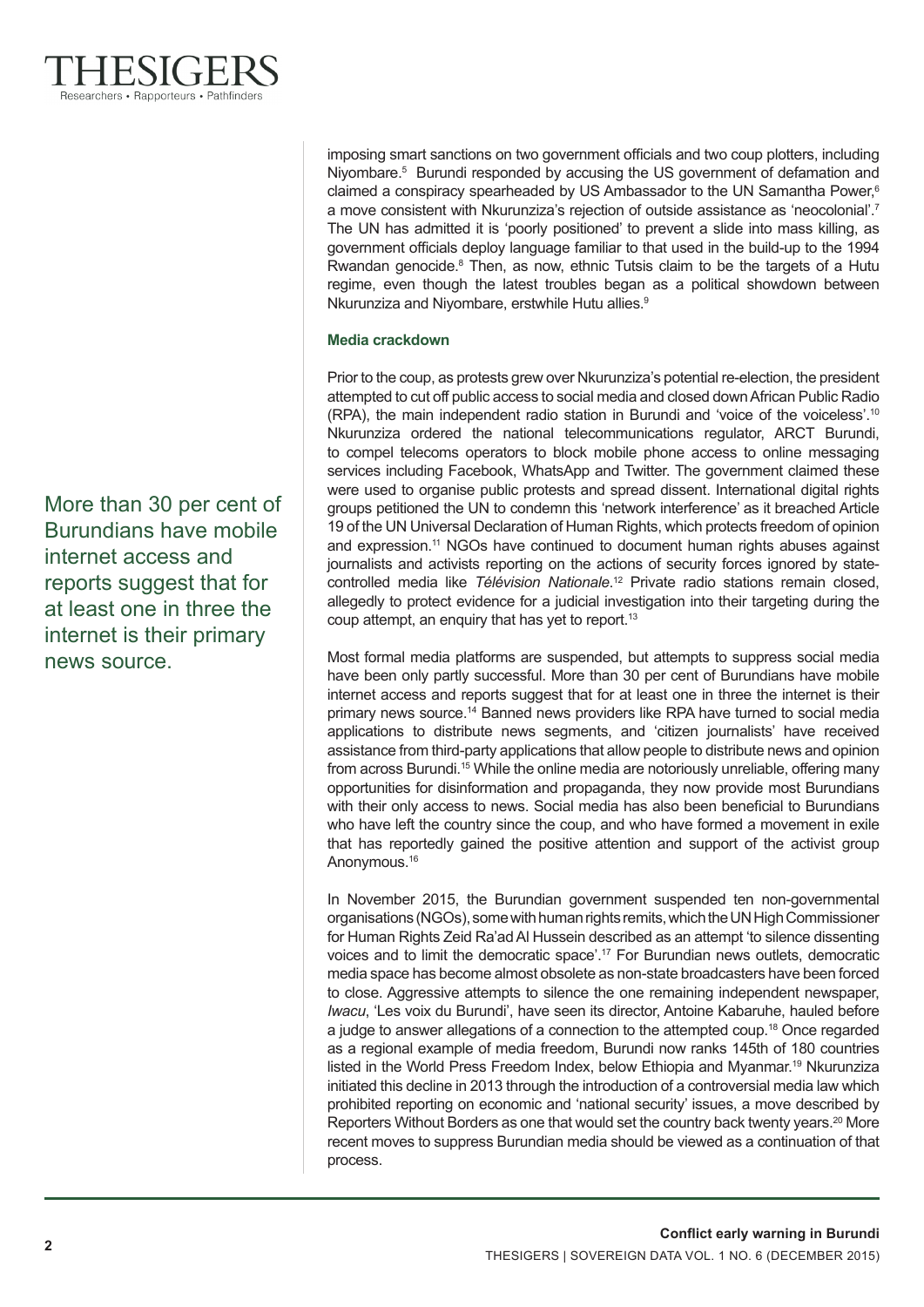

# **Outlook**

The media ban has affected Burundians the most, who are forced to use illegal means in their search for information. It has also had a more insidious impact. Wire services and their stringers still operate in Burundi, and many mainstream media organisations carry syndicated reports on in-country developments. But the strangulation of legitimate media operations has contributed to what one South African commentator has described as a 'gaping hole of information around Burundi'.<sup>21</sup>

This has two principal effects. First, that the situation in Burundi is globally underreported, resulting in limited public awareness. This is not a new dynamic in central Africa's relations with the world, as the post facto hand-wringing over Rwanda's travails in the 1990s attests.<sup>22</sup> Often forgotten in critiques of the lack of media attention given to the 1994 Rwandan genocide is that a round of mass slaughter in Burundi during the same period 'continued virtually unrecorded by the world media [and] created no international resonance'.<sup>23</sup>

The second key consideration is that a dearth of quality reporting on Burundi risks allowing frames of 'genocide' to dominate news that does emerge. Nkurunziza may be playing a dangerous game of ethnic politics, but political and military power in Burundi are more equally distributed since the 2000 peace accords than at any time in its modern history. One transitional justice expert has warned, for instance, that international 'alarmist rhetoric' about impending genocide 'could become complicit in fanning the flames of further violence'.<sup>24</sup> This is no idle warning in a region plagued by internecine conflict, often imbued with corrosive ethnic inflections. Nor does it pay to ignore the sociopolitical dynamics implied in René Lemarchand's formulation of Rwanda and Burundi as 'the genocidal twins' of the twentieth century.25 Burundian society, like Rwanda, has changed significantly in the last two decades, and the current situation stems from a battle for political power, not ethnic supremacy.

## **Conclusion**

The aftermath of the Rwandan genocide occasioned much reflection on the utility of conflict early warning and prevention systems. Such systems failed Rwanda in 1994 in part because genocide (and the genocidal process that led to it) was misrepresented as civil war. Burundi should not be failed in 2015 by allowing civil war to be misreported as genocide. As working concepts, it is unwise to wholly decouple genocide and civil war; in the Great Lakes region, the situation requires identification of political dynamics that provide opportunities for constructive policy engagement and appropriate international intervention. Not least, regional mediation is needed to de-escalate a worsening situation and provide frameworks for dialogue and reconciliation. The Burundian government's repression of domestic media constrains those prospects by limiting the data available for analysis and early warning. International pressure is building on Burundi to resolve its internal conflicts, but in the absence of democratic accountability supported by free media, Burundi's citizens may face a long and bloody wait for any such resolution.

A dearth of quality reporting on Burundi risks allowing frames of 'genocide' to dominate news that does emerge.